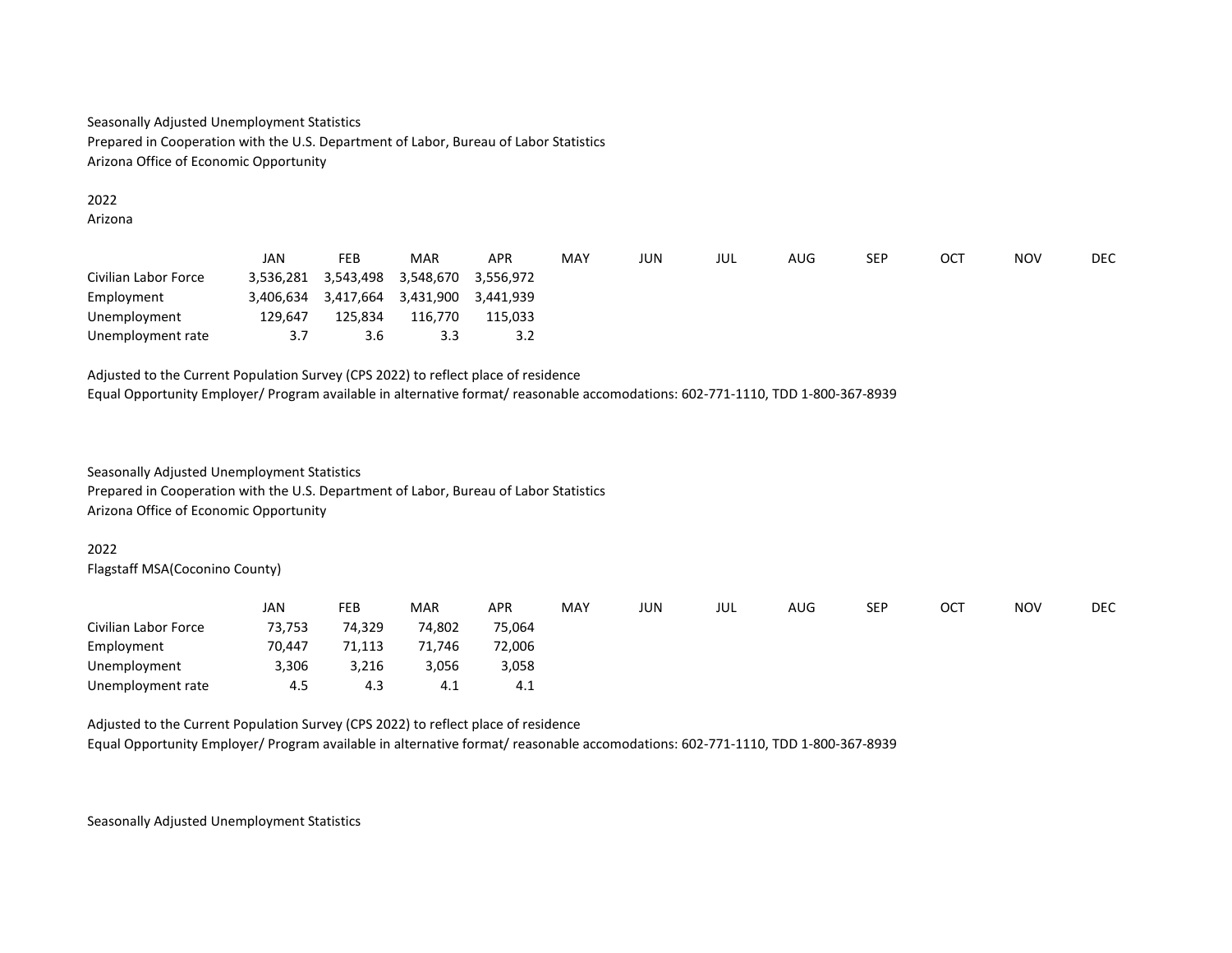Prepared in Cooperation with the U.S. Department of Labor, Bureau of Labor Statistics Arizona Office of Economic Opportunity

# 2022

Lake Havasu City-Kingman MSA(Mohave County)

|                      | JAN    | FEB    | MAR    | APR    | MAY | JUN | JUL | AUG | <b>SEP</b> | ОСТ | <b>NOV</b> | DEC |
|----------------------|--------|--------|--------|--------|-----|-----|-----|-----|------------|-----|------------|-----|
| Civilian Labor Force | 88.374 | 88.841 | 89,002 | 89,168 |     |     |     |     |            |     |            |     |
| Employment           | 84,597 | 85,135 | 85,465 | 85,651 |     |     |     |     |            |     |            |     |
| Unemployment         | 3,777  | 3,706  | 3,537  | 3,517  |     |     |     |     |            |     |            |     |
| Unemployment rate    | 4.3    | 4.2    | 4.0    | 3.9    |     |     |     |     |            |     |            |     |

# Adjusted to the Current Population Survey (CPS 2022) to reflect place of residence

Equal Opportunity Employer/ Program available in alternative format/ reasonable accomodations: 602-771-1110, TDD 1-800-367-8939

### Seasonally Adjusted Unemployment Statistics

Prepared in Cooperation with the U.S. Department of Labor, Bureau of Labor Statistics Arizona Office of Economic Opportunity

### 2022

Phoenix MSA

|                      | JAN       | FEB       | MAR       | APR       | MAY | JUN | JUL | AUG | <b>SEP</b> | OCT | <b>NOV</b> | DEC |
|----------------------|-----------|-----------|-----------|-----------|-----|-----|-----|-----|------------|-----|------------|-----|
| Civilian Labor Force | 2,516,983 | 2,522,865 | 2,526,004 | 2.529.580 |     |     |     |     |            |     |            |     |
| Employment           | 2,437,643 | 2,445,819 | 2,453,294 | 2,457,622 |     |     |     |     |            |     |            |     |
| Unemployment         | 79.340    | 77.046    | 72.710    | 71,958    |     |     |     |     |            |     |            |     |
| Unemployment rate    | 3.2       | 3.1       | 2.9       | 2.8       |     |     |     |     |            |     |            |     |

Adjusted to the Current Population Survey (CPS 2022) to reflect place of residence Equal Opportunity Employer/ Program available in alternative format/ reasonable accomodations: 602-771-1110, TDD 1-800-367-8939

Seasonally Adjusted Unemployment Statistics

Prepared in Cooperation with the U.S. Department of Labor, Bureau of Labor Statistics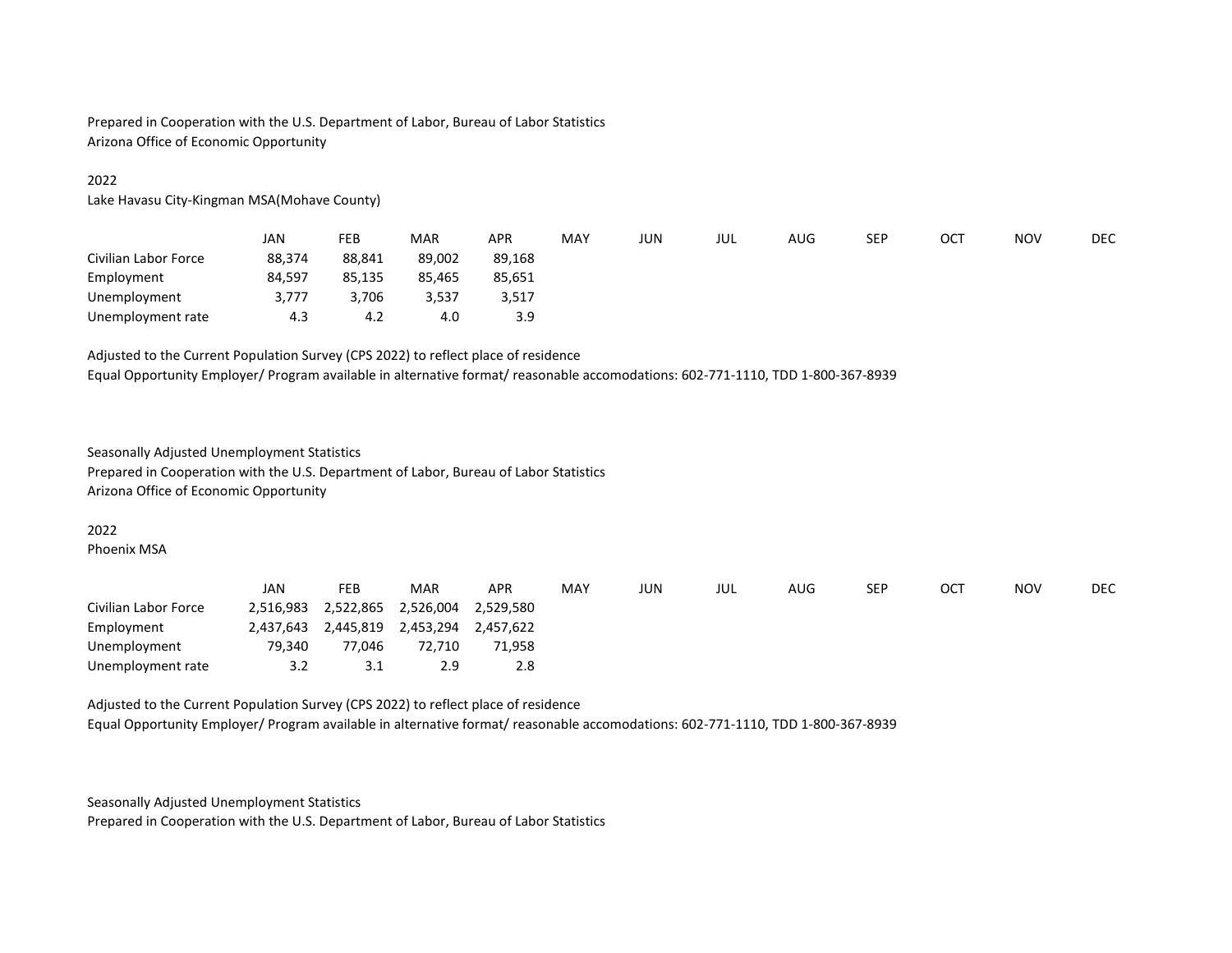### Arizona Office of Economic Opportunity

# 2022

Prescott MSA(Yavapai County)

|                      | JAN     | FEB     | <b>MAR</b> | <b>APR</b> | MAY | JUN | JUL | AUG | <b>SEP</b> | ост | <b>NOV</b> | <b>DEC</b> |
|----------------------|---------|---------|------------|------------|-----|-----|-----|-----|------------|-----|------------|------------|
| Civilian Labor Force | 106,288 | 106,734 | 106,938    | 106,996    |     |     |     |     |            |     |            |            |
| Employment           | 103,202 | 103,762 | 104,155    | 104,223    |     |     |     |     |            |     |            |            |
| Unemployment         | 3,086   | 2,972   | 2,783      | 2,773      |     |     |     |     |            |     |            |            |
| Unemployment rate    | 2.9     | 2.8     | 2.6        | 2.6        |     |     |     |     |            |     |            |            |

# Adjusted to the Current Population Survey (CPS 2022) to reflect place of residence

Equal Opportunity Employer/ Program available in alternative format/ reasonable accomodations: 602-771-1110, TDD 1-800-367-8939

# Seasonally Adjusted Unemployment Statistics

Prepared in Cooperation with the U.S. Department of Labor, Bureau of Labor Statistics Arizona Office of Economic Opportunity

### 2022

Sierra-Vista Douglas MSA(Cochise County)

|                      | JAN    | FEB       | <b>MAR</b> | APR    | MAY | JUN | JUL | AUG | SEP | ОСТ | <b>NOV</b> | <b>DEC</b> |
|----------------------|--------|-----------|------------|--------|-----|-----|-----|-----|-----|-----|------------|------------|
| Civilian Labor Force | 48,992 | 49,262    | 49,418     | 49,388 |     |     |     |     |     |     |            |            |
| Employment           | 47,111 | 47.448    | 47,712     | 47,727 |     |     |     |     |     |     |            |            |
| Unemployment         | 1,881  | 1,814     | 1,706      | 1,661  |     |     |     |     |     |     |            |            |
| Unemployment rate    | 3.8    | <u>.,</u> | 3.5        | 3.4    |     |     |     |     |     |     |            |            |

Adjusted to the Current Population Survey (CPS 2022) to reflect place of residence Equal Opportunity Employer/ Program available in alternative format/ reasonable accomodations: 602-771-1110, TDD 1-800-367-8939

Seasonally Adjusted Unemployment Statistics

Prepared in Cooperation with the U.S. Department of Labor, Bureau of Labor Statistics

Arizona Office of Economic Opportunity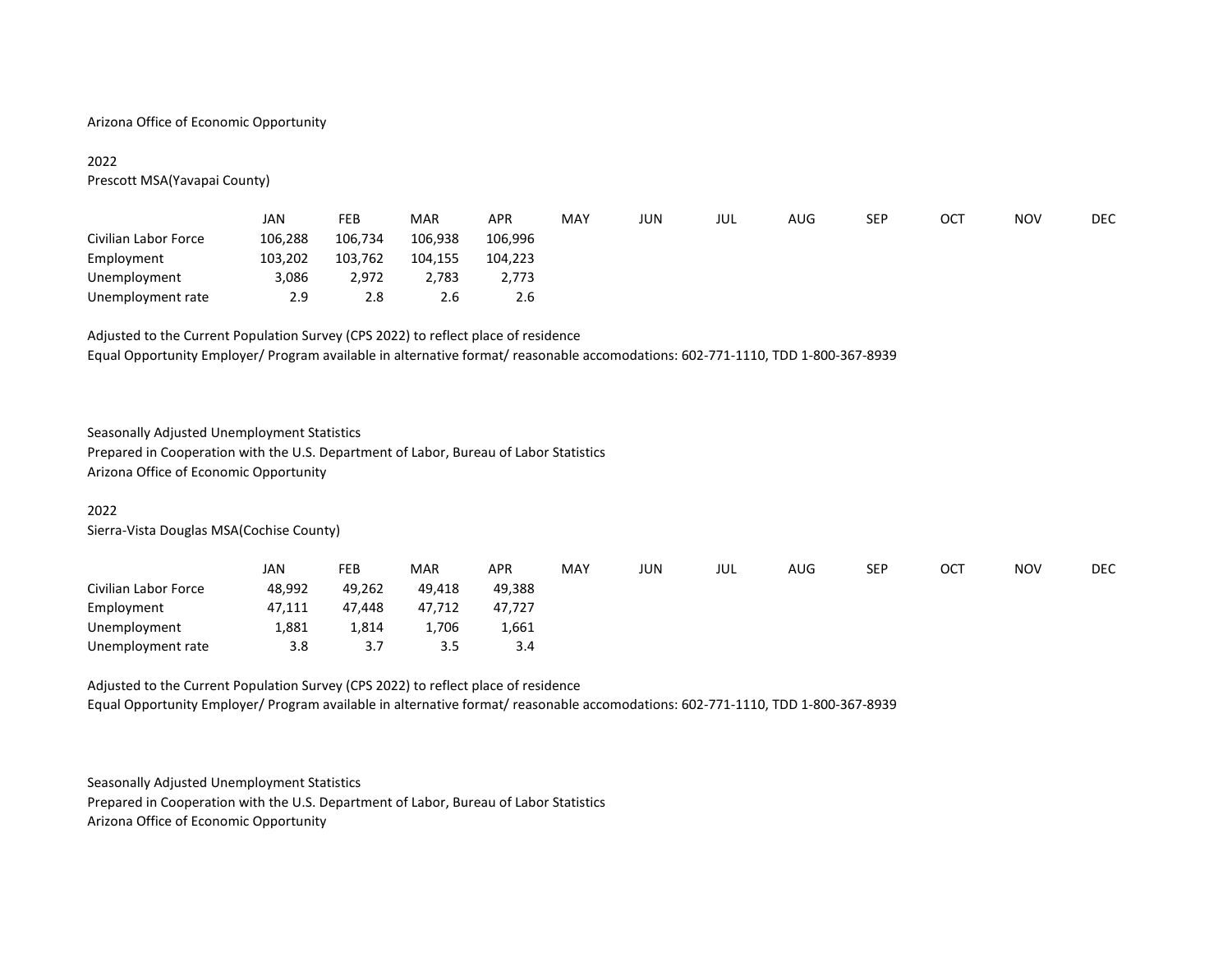# 2022 Tucson MSA(Pima County)

|                      | JAN     | FEB     | <b>MAR</b> | APR     | MAY | JUN | JUL | AUG | SEP | ост | <b>NOV</b> | <b>DEC</b> |
|----------------------|---------|---------|------------|---------|-----|-----|-----|-----|-----|-----|------------|------------|
| Civilian Labor Force | 482,301 | 483,658 | 484.267    | 485.628 |     |     |     |     |     |     |            |            |
| Employment           | 465.175 | 466.898 | 468,342    | 469.736 |     |     |     |     |     |     |            |            |
| Unemployment         | 17,126  | 16.760  | 15.925     | 15,892  |     |     |     |     |     |     |            |            |
| Unemployment rate    | 3.6     | 3.5     | 3.3        | 3.3     |     |     |     |     |     |     |            |            |

Adjusted to the Current Population Survey (CPS 2022) to reflect place of residence Equal Opportunity Employer/ Program available in alternative format/ reasonable accomodations: 602-771-1110, TDD 1-800-367-8939

Seasonally Adjusted Unemployment Statistics

Prepared in Cooperation with the U.S. Department of Labor, Bureau of Labor Statistics Arizona Office of Economic Opportunity

### 2022

Yuma MSA(Yuma County)

|                      | JAN    | FEB    | <b>MAR</b> | APR    | <b>MAY</b> | JUN | jul | AUG | SEP | OCT | <b>NOV</b> | <b>DEC</b> |
|----------------------|--------|--------|------------|--------|------------|-----|-----|-----|-----|-----|------------|------------|
| Civilian Labor Force | 94,835 | 95,735 | 96,382     | 96,856 |            |     |     |     |     |     |            |            |
| Employment           | 82,558 | 82,928 | 83,341     | 83,513 |            |     |     |     |     |     |            |            |
| Unemployment         | 12,277 | 12.807 | 13,041     | 13,343 |            |     |     |     |     |     |            |            |
| Unemployment rate    | 12.9   | 13.4   | 13.5       | 13.8   |            |     |     |     |     |     |            |            |

Adjusted to the Current Population Survey (CPS 2022) to reflect place of residence

Equal Opportunity Employer/ Program available in alternative format/ reasonable accomodations: 602-771-1110, TDD 1-800-367-8939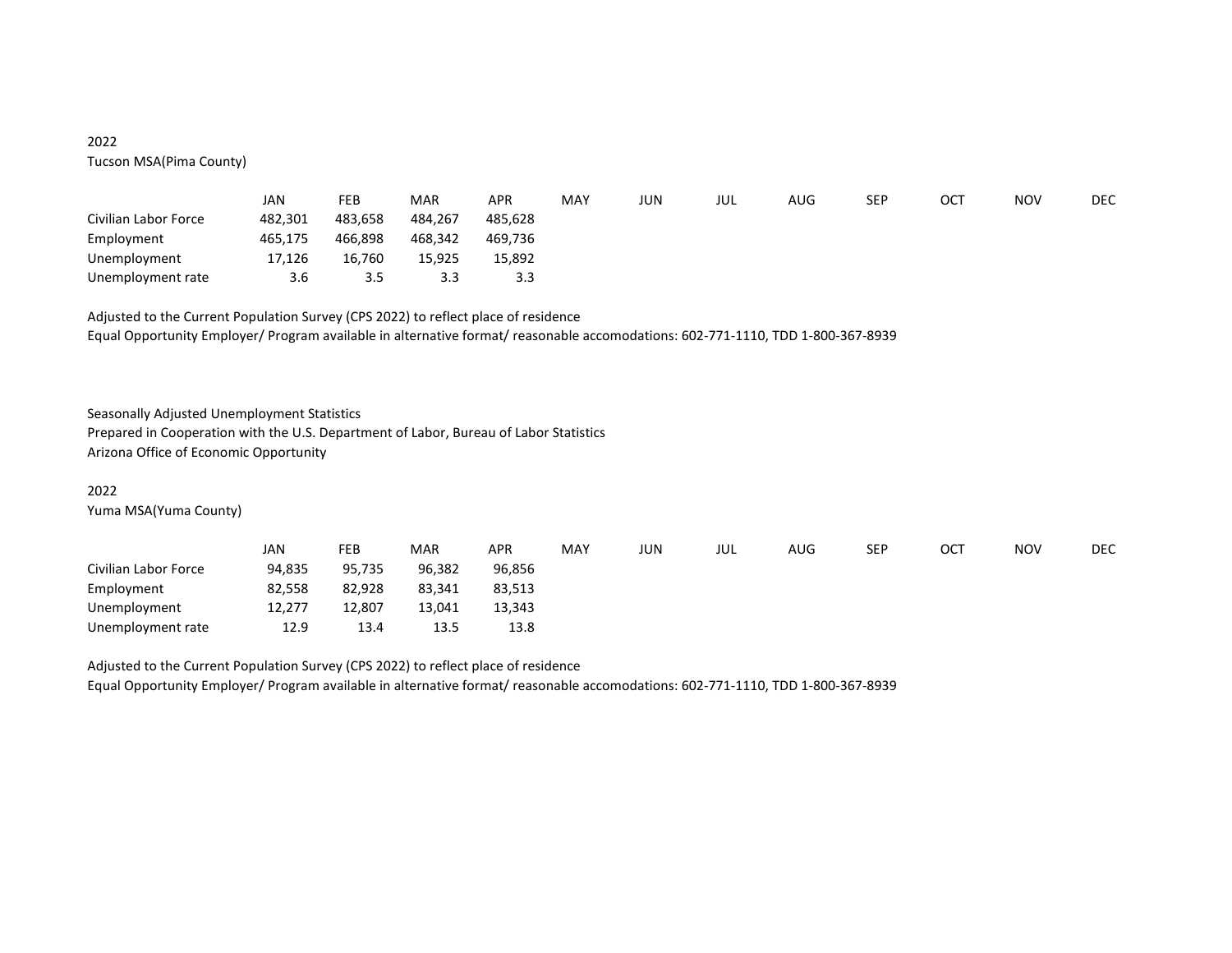Seasonally Adjusted Unemployment Statistics Prepared in Cooperation with the U.S. Department of Labor, Bureau of Labor Statistics Arizona Office of Economic Opportunity

### 2021 Arizona

|                      | JAN       | FEB       | MAR       | <b>APR</b> | MAY       | JUN                 | JUL     | AUG       | SEP       | <b>OCT</b> | NOV       | DEC       |
|----------------------|-----------|-----------|-----------|------------|-----------|---------------------|---------|-----------|-----------|------------|-----------|-----------|
| Civilian Labor Force | 3.486.137 | 3.494.553 | 3.503.517 | 3.512.702  | 3.519.581 | 3,525,185 3,527,687 |         | 3.528.408 | 3.528.812 | 3.530.300  | 3.530.829 | 3.531.104 |
| Employment           | 3.272.202 | 3.284.849 | 3.299.435 | 3.314.631  | 3,329,319 | 3,342,335 3,355,550 |         | 3.368.401 | 3.381.004 | 3.391.431  | 3.394.228 | 3.394.307 |
| Unemployment         | 213.935   | 209.704   | 204.082   | 198.071    | 190.262   | 182.850             | 172.137 | 160.007   | 147.808   | 138.869    | 136.601   | 136.797   |
| Unemployment rate    | b.1       | 6.0       | 5.8       | 5.6        | 5.4       |                     | 4.9     | 4.5       | 4.2       | 3.9        | 3.9       | 3.9       |

Adjusted to the Current Population Survey (CPS 2022) to reflect place of residence Equal Opportunity Employer/ Program available in alternative format/ reasonable accomodations: 602-771-1110, TDD 1-800-367-8939

Seasonally Adjusted Unemployment Statistics

Prepared in Cooperation with the U.S. Department of Labor, Bureau of Labor Statistics Arizona Office of Economic Opportunity

# 2021

Flagstaff MSA(Coconino County)

|                      | JAN    | FEB    | <b>MAR</b> | APR    | MAY    | JUN    | JUL    | AUG    | SEP      | ост    | <b>NOV</b> | <b>DEC</b> |
|----------------------|--------|--------|------------|--------|--------|--------|--------|--------|----------|--------|------------|------------|
| Civilian Labor Force | 70.658 | 70.915 | 71.228     | 71.586 | 71.967 | 72.363 | 72.048 | 72,504 | 72.919   | 73.212 | 73,232     | 73,176     |
| Employment           | 65.381 | 65,687 | 66.058     | 66.483 | 66.937 | 67.405 | 67.974 | 68.599 | 69.207   | 69,677 | 69.756     | 69,697     |
| Unemployment         | 5,277  | 5,228  | 5.170      | 5.103  | 5,030  | 4,958  | 4.074  | 3,905  | 3.712    | 3.535  | 3.476      | 3,479      |
| Unemployment rate    | 7.5    | 7.4    | 7.3        | ـ .    | 7.0    | 6.9    |        | 5.4    | <u>.</u> | 4.8    | 4.,        | 4.8        |

Adjusted to the Current Population Survey (CPS 2022) to reflect place of residence

Equal Opportunity Employer/ Program available in alternative format/ reasonable accomodations: 602-771-1110, TDD 1-800-367-8939

Seasonally Adjusted Unemployment Statistics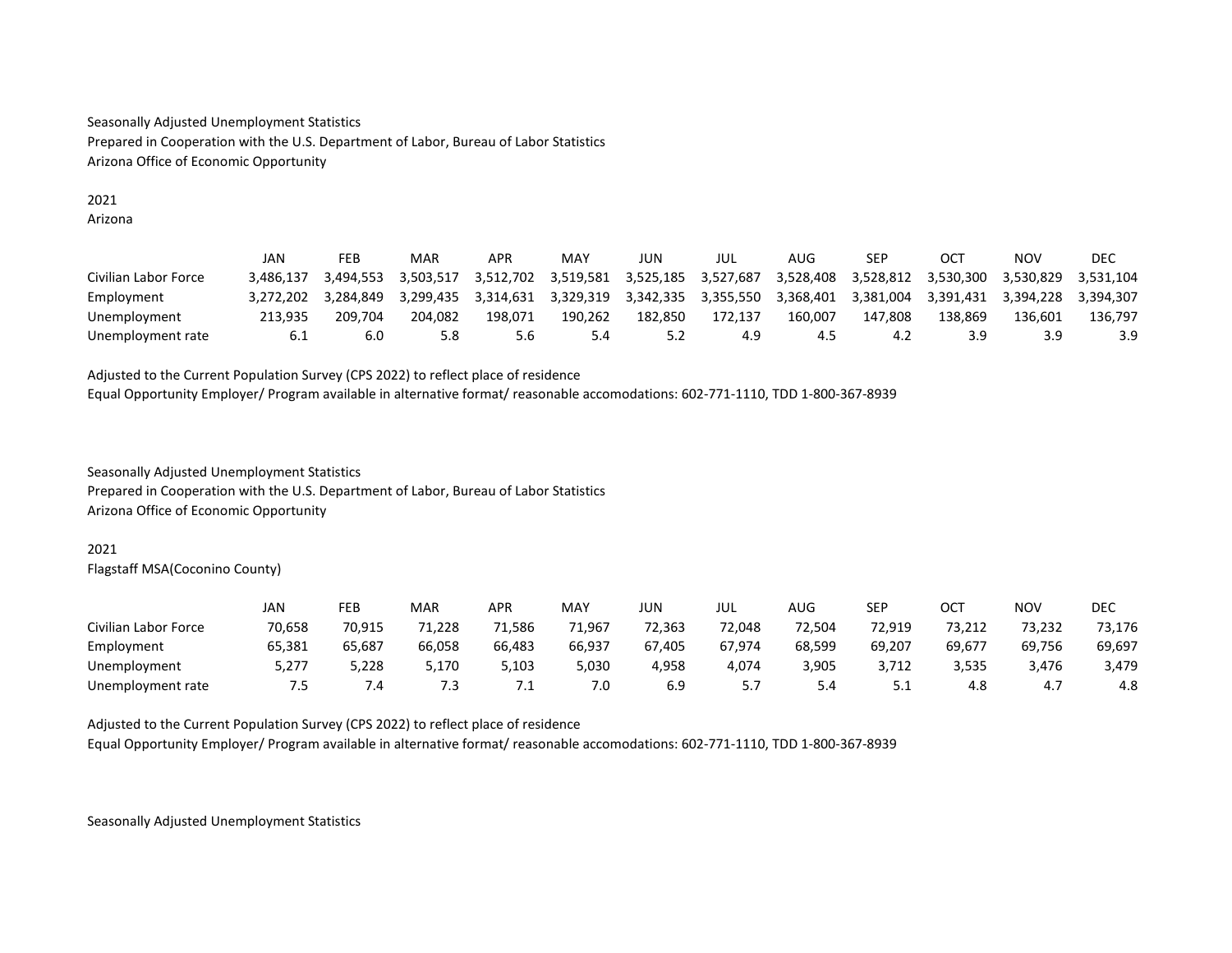Prepared in Cooperation with the U.S. Department of Labor, Bureau of Labor Statistics Arizona Office of Economic Opportunity

### 2021

Lake Havasu City-Kingman MSA(Mohave County)

|                      | JAN    | FEB    | <b>MAR</b> | APR    | MAY    | JUN    | jul    | AUG    | <b>SEP</b> | OCT    | <b>NOV</b> | <b>DEC</b> |
|----------------------|--------|--------|------------|--------|--------|--------|--------|--------|------------|--------|------------|------------|
| Civilian Labor Force | 85,957 | 86.132 | 86.363     | 86.617 | 86.866 | 87.107 | 87.367 | 87.619 | 87.867     | 88.066 | 88.106     | 88,088     |
| Employment           | 80.180 | 80.441 | 80.746     | 81.098 | 81,493 | 81.926 | 82.468 | 83,059 | 83,629     | 84.068 | 84.147     | 84,100     |
| Unemployment         | 5.777  | 5,691  | 5,617      | 5,519  | 5.373  | 5,181  | 4.899  | 4,560  | 4,238      | 3,998  | 3,959      | 3,988      |
| Unemployment rate    | 6.7    | 6.6    | 6.5        | 6.4    | 6.2    | 5.9    | 5.6    | 5.2    | 4.8        | 4.5    | 4.5        | 4.5        |

Adjusted to the Current Population Survey (CPS 2022) to reflect place of residence

Equal Opportunity Employer/ Program available in alternative format/ reasonable accomodations: 602-771-1110, TDD 1-800-367-8939

### Seasonally Adjusted Unemployment Statistics

Prepared in Cooperation with the U.S. Department of Labor, Bureau of Labor Statistics Arizona Office of Economic Opportunity

### 2021

Phoenix MSA

|                      | JAN       | FEB       | MAR       | APR       | MAY       | JUN       | JUL       | AUG       | SEP       | OCT       | <b>NOV</b> | DEC       |
|----------------------|-----------|-----------|-----------|-----------|-----------|-----------|-----------|-----------|-----------|-----------|------------|-----------|
| Civilian Labor Force | 2.480.967 | 2.486.620 | 2.492.764 | 2.499.227 | 2.505.915 | 2,512,194 | 2,505,608 | 2,509,900 | 2,512,540 | 2,513,765 | 2.513.385  | 2.513.019 |
| Employment           | 2.336.848 | 2.345.016 | 2.354.190 | 2.364.303 | 2.375.244 | 2.386.374 | 2.398.918 | 2.411.160 | 2.421.687 | 2.429.072 | 2.429.815  | 2.428.785 |
| Unemployment         | 144.119   | 141.604   | 138.574   | 134.924   | 130.671   | 125.820   | 106.690   | 98.740    | 90.853    | 84.693    | 83.570     | 84.234    |
| Unemployment rate    | 5.8       | 5.7       | 5.6       | 5.4       | 5.2       | 5.0       | 4.3       | 3.9       | 3.6       | 3.4       | 3.3        | 3.4       |

Adjusted to the Current Population Survey (CPS 2022) to reflect place of residence Equal Opportunity Employer/ Program available in alternative format/ reasonable accomodations: 602-771-1110, TDD 1-800-367-8939

Seasonally Adjusted Unemployment Statistics

Prepared in Cooperation with the U.S. Department of Labor, Bureau of Labor Statistics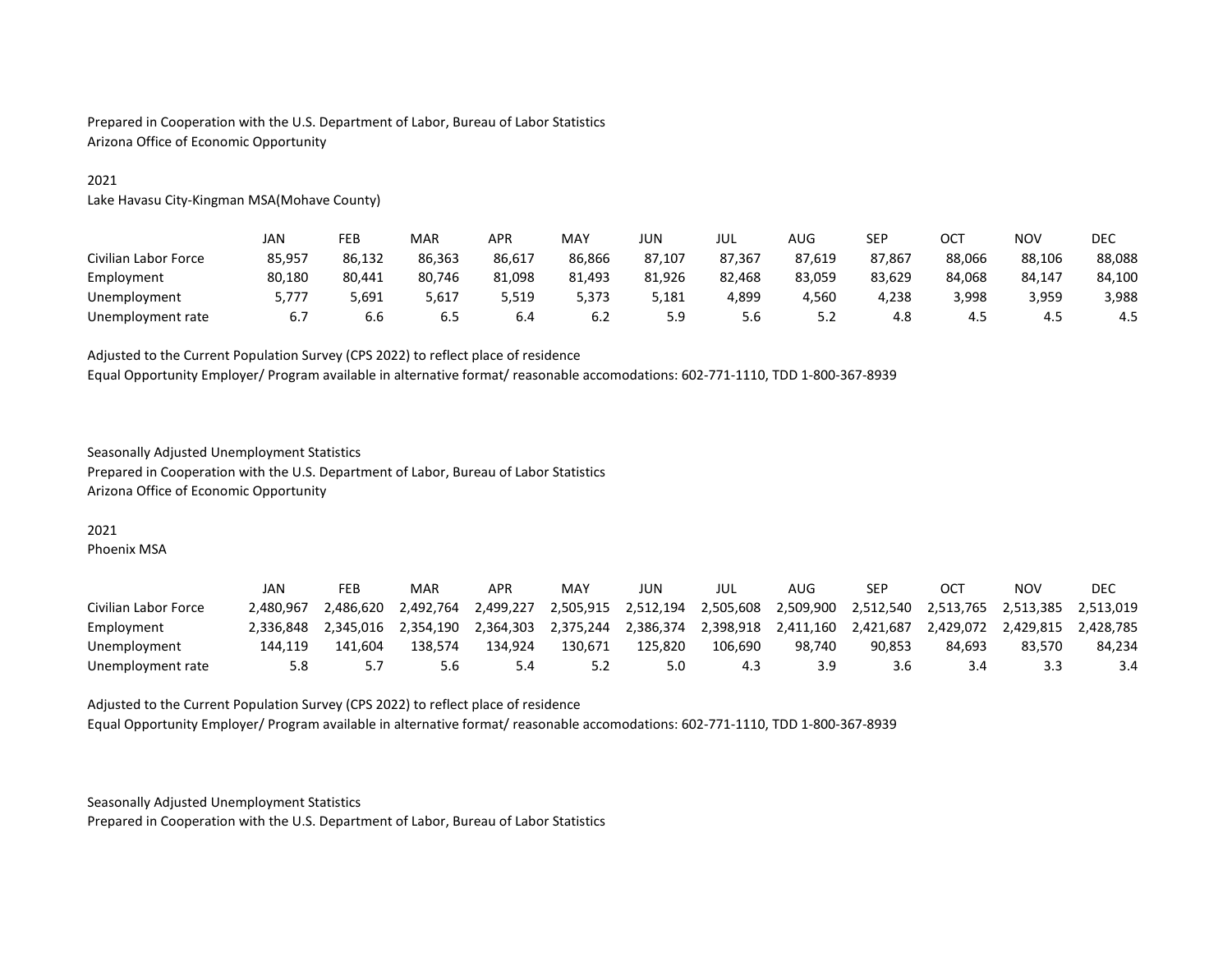### Arizona Office of Economic Opportunity

# 2021

Prescott MSA(Yavapai County)

|                      | JAN     | FEB     | <b>MAR</b> | <b>APR</b> | MAY     | JUN     | jul     | AUG     | SEP     | OC <sub>1</sub> | <b>NOV</b> | DEC     |
|----------------------|---------|---------|------------|------------|---------|---------|---------|---------|---------|-----------------|------------|---------|
| Civilian Labor Force | 104.327 | 104.431 | 104.527    | 104.613    | 104.697 | 104.773 | 104.927 | 105.165 | 105.483 | 105.776         | 105.863    | 105.854 |
| Employment           | 98,952  | 99,117  | 99,277     | 99.457     | 99,697  | 100,010 | 100,517 | 101,168 | 101,868 | 102,434         | 102,556    | 102,507 |
| Unemployment         | 5,375   | 5.314   | 5.250      | 5,156      | 5,000   | 4.763   | 4,410   | 3,997   | 3,615   | 3.342           | 3,307      | 3,347   |
| Unemployment rate    | 5.2     | 5.1     | 5.0        | 4.9        | 4.8     | -4.5    | 4.2     | 3.8     | 3.4     | 3.2             | 3.1        | 3.2     |

Adjusted to the Current Population Survey (CPS 2022) to reflect place of residence

Equal Opportunity Employer/ Program available in alternative format/ reasonable accomodations: 602-771-1110, TDD 1-800-367-8939

# Seasonally Adjusted Unemployment Statistics

Prepared in Cooperation with the U.S. Department of Labor, Bureau of Labor Statistics Arizona Office of Economic Opportunity

### 2021

Sierra-Vista Douglas MSA(Cochise County)

|                      | JAN    | FEB    | <b>MAR</b> | APR    | MAY    | JUN    | JUL    | AUG    | SEP    | <b>OCT</b> | <b>NOV</b> | <b>DEC</b> |
|----------------------|--------|--------|------------|--------|--------|--------|--------|--------|--------|------------|------------|------------|
| Civilian Labor Force | 50,285 | 49,941 | 49.543     | 49.137 | 48,777 | 48.523 | 48.421 | 48.450 | 48,568 | 48.696     | 48.756     | 48,759     |
| Employment           | 47.600 | 47,253 | 46,852     | 46,462 | 46,147 | 45,965 | 45.986 | 46,174 | 46.448 | 46.699     | 46.784     | 46,773     |
| Unemployment         | 2,685  | 2,688  | 2,691      | 2,675  | 2,630  | 2,558  | 2,435  | 2,276  | 2,120  | 1,997      | 1,972      | 1,986      |
| Unemployment rate    | 5.3    | 5.4    | 5.4        | 5.4    | 5.4    | 5.3    | 5.0    | 4.7    | 4.4    | 4.⊥        | 4.0        | 4.1        |

Adjusted to the Current Population Survey (CPS 2022) to reflect place of residence Equal Opportunity Employer/ Program available in alternative format/ reasonable accomodations: 602-771-1110, TDD 1-800-367-8939

Seasonally Adjusted Unemployment Statistics

Prepared in Cooperation with the U.S. Department of Labor, Bureau of Labor Statistics Arizona Office of Economic Opportunity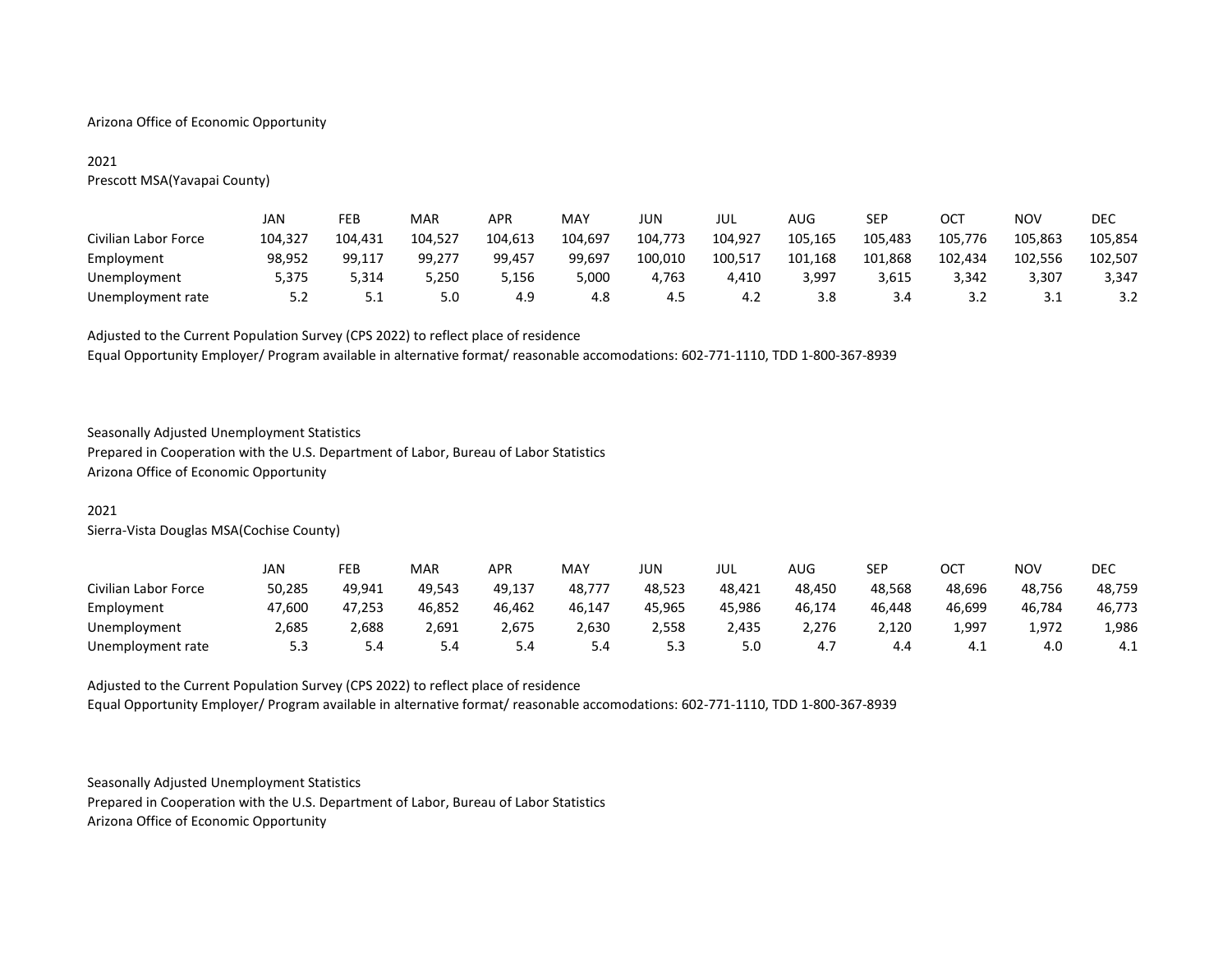# 2021 Tucson MSA(Pima County)

|                      | JAN     | FEB     | MAR     | APR     | MAY     | JUN     | JUL     | AUG     | SEP     | OCT     | <b>NOV</b> | <b>DEC</b> |
|----------------------|---------|---------|---------|---------|---------|---------|---------|---------|---------|---------|------------|------------|
| Civilian Labor Force | 479.325 | 479.803 | 480.341 | 480.839 | 481,280 | 481.510 | 481.563 | 481.379 | 481.210 | 481.143 | 481.169    | 481.230    |
| Employment           | 449.109 | 449.830 | 450.909 | 452.327 | 454,052 | 455.856 | 457.907 | 459,914 | 461,722 | 463.062 | 463.244    | 463,091    |
| Unemployment         | 30,216  | 29.973  | 29.432  | 28.512  | 27,228  | 25.654  | 23.656  | 21.465  | 19,488  | 18,081  | 17,925     | 18,139     |
| Unemployment rate    | 6.3     | 6.2     | 0. L    | 5.9     | 5.7     | 5.3     | 4.9     | 4.5     | 4.0     | 3.8     |            | 3.8        |

Adjusted to the Current Population Survey (CPS 2022) to reflect place of residence Equal Opportunity Employer/ Program available in alternative format/ reasonable accomodations: 602-771-1110, TDD 1-800-367-8939

Seasonally Adjusted Unemployment Statistics

Prepared in Cooperation with the U.S. Department of Labor, Bureau of Labor Statistics Arizona Office of Economic Opportunity

### 2021

Yuma MSA(Yuma County)

|                      | JAN    | FEB    | MAR    | <b>APR</b> | MAY    | JUN    | JUL    | AUG    | <b>SED</b><br>ᅴ | OCT    | <b>NOV</b> | DEC    |
|----------------------|--------|--------|--------|------------|--------|--------|--------|--------|-----------------|--------|------------|--------|
| Civilian Labor Force | 92.705 | 93.095 | 93.405 | 93.646     | 93.793 | 93.853 | 93.884 | 93.930 | 94.006          | 94.084 | 94.124     | 94.136 |
| Employment           | 80.723 | 80.875 | 81,013 | 81,163     | 81,336 | 81,518 | 81,725 | 81,935 | 82,131          | 82.267 | 82,283     | 82,260 |
| Unemployment         | 11,982 | 12,220 | 12.392 | 12,483     | 12,457 | 12,335 | 12,159 | 11,995 | 11.875          | 11,817 | 11,841     | 11,876 |
| Unemployment rate    | 12.9   | 13.1   | 13.3   | 13.3       | 13.3   | 13.1   | 13.0   | 12.8   | 12.6            | 12.6   | 12.6       | 12.6   |

Adjusted to the Current Population Survey (CPS 2022) to reflect place of residence

Equal Opportunity Employer/ Program available in alternative format/ reasonable accomodations: 602-771-1110, TDD 1-800-367-8939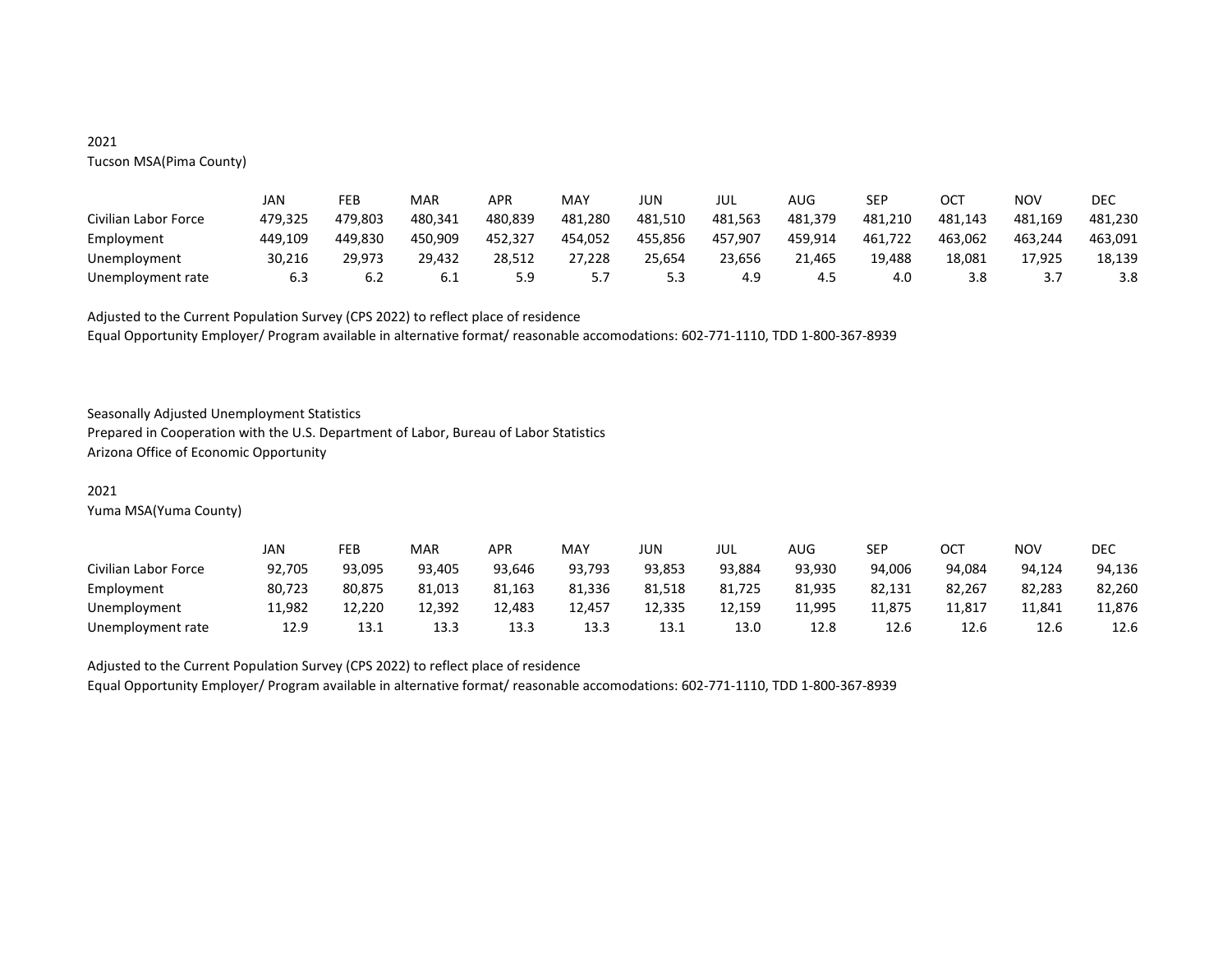Seasonally Adjusted Unemployment Statistics Prepared in Cooperation with the U.S. Department of Labor, Bureau of Labor Statistics Arizona Office of Economic Opportunity

### 2020 Arizona

|                      | JAN       | FEB       | MAR       | APR       | MAY       | JUN       | JUL       | AUG       | SEP       | <b>OCT</b> | NOV       | DEC       |
|----------------------|-----------|-----------|-----------|-----------|-----------|-----------|-----------|-----------|-----------|------------|-----------|-----------|
| Civilian Labor Force | 3.481.405 | 3.479.167 | 3.474.013 | 3.393.096 | 3.432.853 | 3.426.571 | 3.442.991 | 3.447.119 | 3.465.285 | 3.469.010  | 3.475.251 | 3.482.051 |
| Employment           | 3.308.621 | 3.304.189 | 3.297.225 | 2.919.929 | 3.053.663 | 3,101,634 | 3.147.185 | 3.184.361 | 3.214.835 | 3.235.644  | 3.250.125 | 3.261.175 |
| Unemployment         | 172.784   | 174.978   | 176.788   | 473.167   | 379.190   | 324.937   | 295.806   | 262.758   | 250.450   | 233.366    | 225.126   | 220.876   |
| Unemployment rate    | 5.0       | 5.0       |           | 13.9      | 11.0      | 9.5       | 8.6       | ′.б       |           | b.7        | 6.5       | 6.3       |

Adjusted to the Current Population Survey (CPS 2022) to reflect place of residence Equal Opportunity Employer/ Program available in alternative format/ reasonable accomodations: 602-771-1110, TDD 1-800-367-8939

Seasonally Adjusted Unemployment Statistics

Prepared in Cooperation with the U.S. Department of Labor, Bureau of Labor Statistics Arizona Office of Economic Opportunity

# 2020

Flagstaff MSA(Coconino County)

|                      | JAN    | FEB    | <b>MAR</b> | APR    | MAY    | JUN    | JUL    | AUG    | <b>SEP</b> | ост    | <b>NOV</b> | <b>DEC</b> |
|----------------------|--------|--------|------------|--------|--------|--------|--------|--------|------------|--------|------------|------------|
| Civilian Labor Force | 75.503 | 75.574 | 76.709     | 70.681 | 70.504 | 70.435 | 70.452 | 72,022 | 70.455     | 70.398 | 70.384     | 70,472     |
| Employment           | 71,121 | 71,119 | 71,111     | 58.166 | 60,356 | 61,957 | 63.140 | 65,513 | 64.480     | 64.758 | 64.938     | 65,132     |
| Unemployment         | 4,382  | 4.455  | 5.598      | 12.515 | 10,148 | 8.478  | 7.312  | 6,509  | 5,975      | 5.640  | 5.446      | 5,340      |
| Unemployment rate    | 5.8    | 5.9    | 7.3        | 17.7   | 14.4   | 12.0   | 10.4   | 9.0    | 8.5        | 8.0    | ,,,        | 7.6        |

Adjusted to the Current Population Survey (CPS 2022) to reflect place of residence

Equal Opportunity Employer/ Program available in alternative format/ reasonable accomodations: 602-771-1110, TDD 1-800-367-8939

Seasonally Adjusted Unemployment Statistics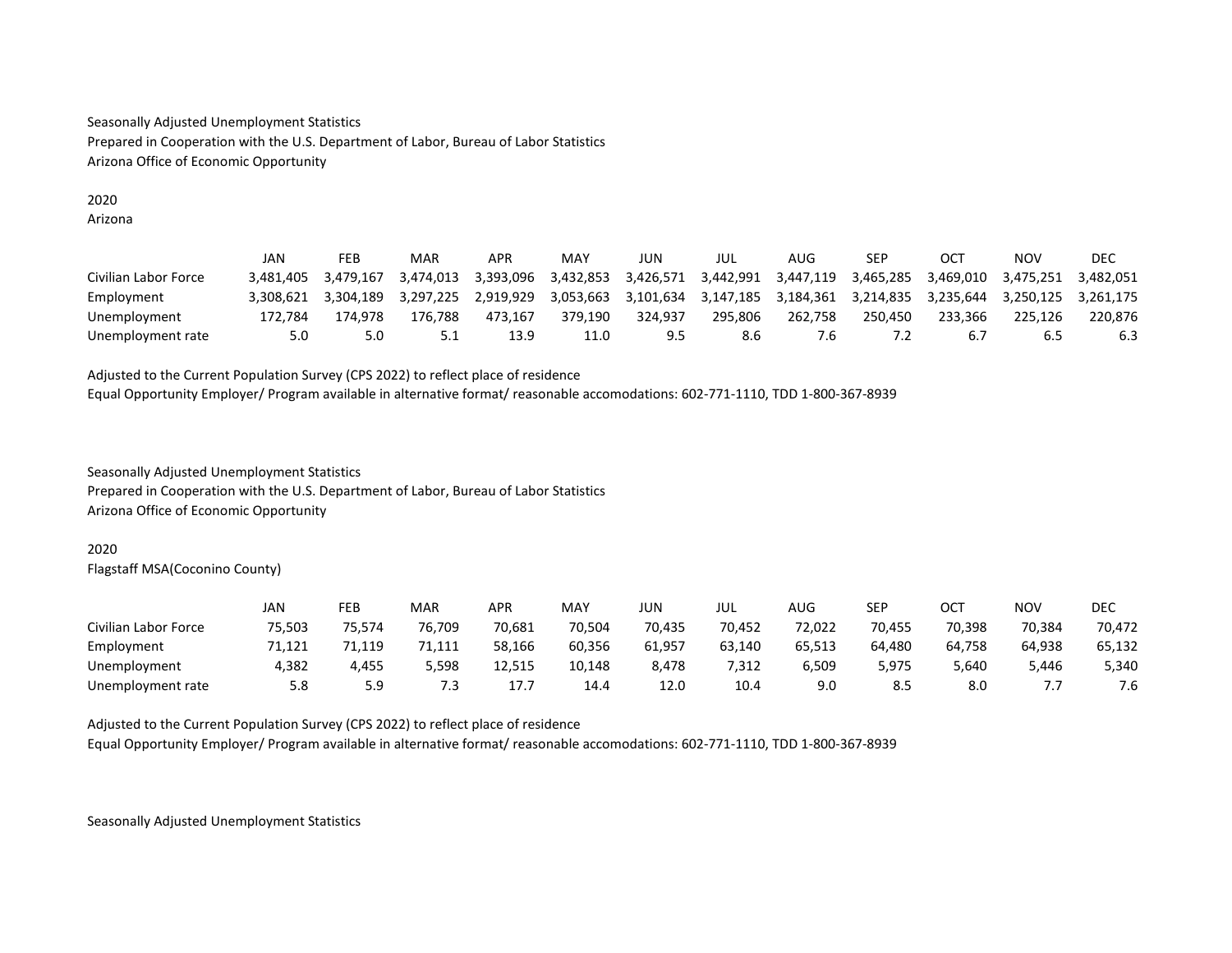Prepared in Cooperation with the U.S. Department of Labor, Bureau of Labor Statistics Arizona Office of Economic Opportunity

### 2020

Lake Havasu City-Kingman MSA(Mohave County)

|                      | JAN    | FEB    | <b>MAR</b> | APR    | MAY    | JUN    | JUL    | AUG    | SEP    | ост    | <b>NOV</b> | DEC    |
|----------------------|--------|--------|------------|--------|--------|--------|--------|--------|--------|--------|------------|--------|
| Civilian Labor Force | 86,037 | 86.394 | 85,899     | 86.207 | 87,291 | 84.720 | 85.279 | 85,622 | 85,776 | 85.816 | 85,820     | 85,855 |
| Employment           | 80.954 | 81.281 | 79.604     | 69.194 | 72,452 | 74,853 | 76.607 | 77,859 | 78,706 | 79.267 | 79.644     | 79,928 |
| Unemployment         | 5,083  | 5.113  | 6.295      | 17.013 | 14,839 | 9,867  | 8.672  | 7,763  | 7.070  | 5,549  | 6.176      | 5,927  |
| Unemployment rate    | 5.9    | 5.9    | ر .        | 19.1   | 17.0   | 11.6   | 10.2   | 9.1    | 8.2    | '.ხ    | $\cdot$    | 6.9    |

Adjusted to the Current Population Survey (CPS 2022) to reflect place of residence

Equal Opportunity Employer/ Program available in alternative format/ reasonable accomodations: 602-771-1110, TDD 1-800-367-8939

### Seasonally Adjusted Unemployment Statistics

Prepared in Cooperation with the U.S. Department of Labor, Bureau of Labor Statistics Arizona Office of Economic Opportunity

### 2020

Phoenix MSA

|                      | JAN       | FEB       | MAR       | APR       | MAY       | JUN       | JUL       | AUG       | SEP       | OCT       | <b>NOV</b> | DEC       |
|----------------------|-----------|-----------|-----------|-----------|-----------|-----------|-----------|-----------|-----------|-----------|------------|-----------|
| Civilian Labor Force | 2.461.162 | 2.469.301 | 2.452.364 | 2.379.681 | 2.402.295 | 2,419,557 | 2,450,618 | 2.443.457 | 2,452,561 | 2.460.816 | 2.468.319  | 2.475.068 |
| Employment           | 2.358.236 | 2.365.030 | 2.324.650 | 2.069.539 | 2.146.305 | 2.201.875 | 2,242,033 | 2.270.970 | 2.291.936 | 2.307.454 | 2.319.209  | 2.328.655 |
| Unemployment         | 102.926   | 104.271   | 127.714   | 310.142   | 255.990   | 217.682   | 208.585   | 172.487   | 160.625   | 153.362   | 149.110    | 146.413   |
| Unemployment rate    | 4.2       | 4.2       |           | 13.0      | 10.7      | 9.0       | 8.5       |           | 6.5       | 6.2       | 6.0        | 5.9       |

Adjusted to the Current Population Survey (CPS 2022) to reflect place of residence Equal Opportunity Employer/ Program available in alternative format/ reasonable accomodations: 602-771-1110, TDD 1-800-367-8939

Seasonally Adjusted Unemployment Statistics

Prepared in Cooperation with the U.S. Department of Labor, Bureau of Labor Statistics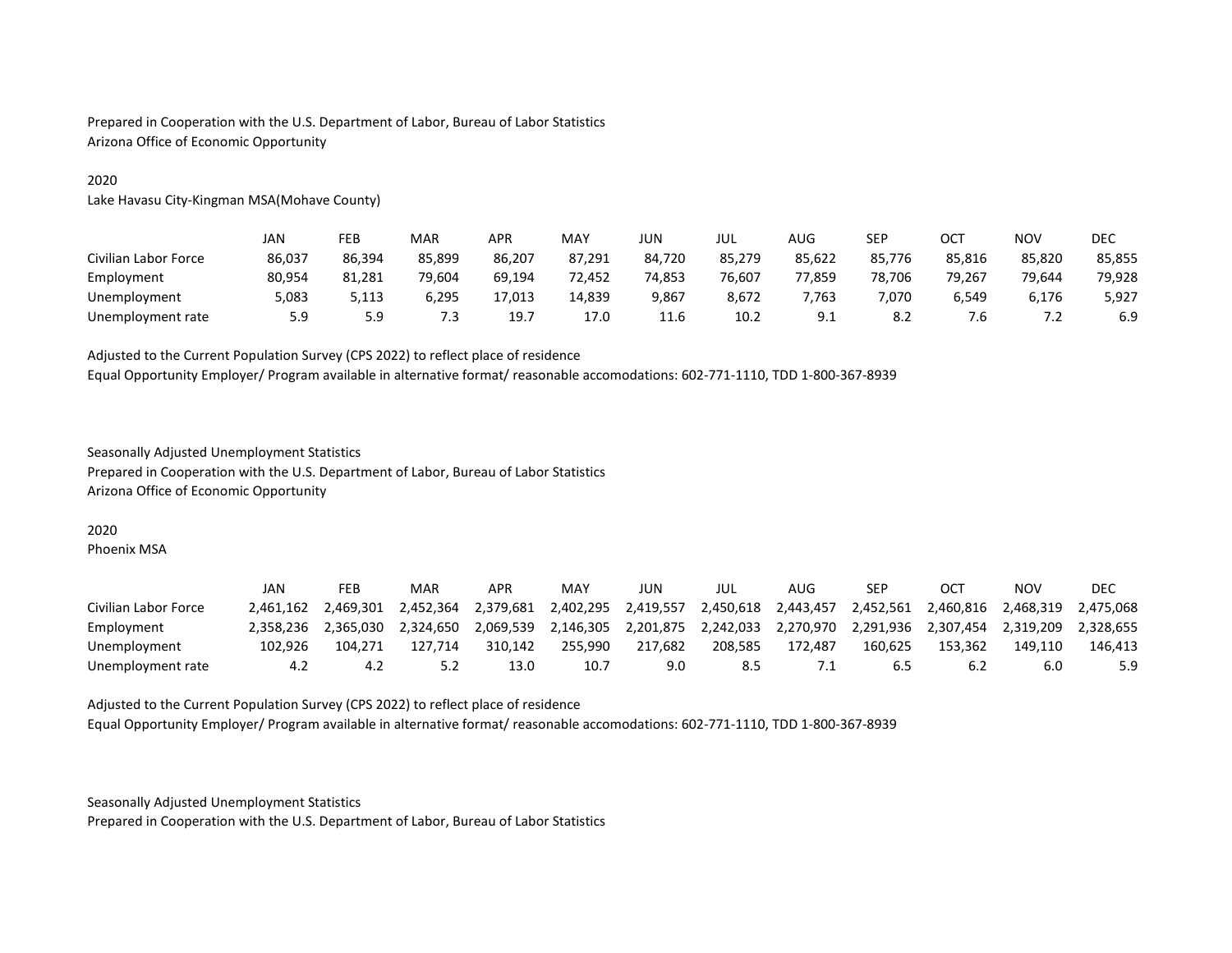### Arizona Office of Economic Opportunity

# 2020

Prescott MSA(Yavapai County)

|                      | JAN     | FEB     | MAR     | <b>APR</b> | MAY     | JUN     | JUL     | AUG     | <b>SEP</b> | OCT     | <b>NOV</b> | DEC     |
|----------------------|---------|---------|---------|------------|---------|---------|---------|---------|------------|---------|------------|---------|
| Civilian Labor Force | 104,581 | 104,601 | 103,792 | 100,525    | 101,431 | 101,995 | 103,579 | 103,826 | 103.974    | 104,069 | 104,139    | 104,733 |
| Employment           | 99.938  | 100,067 | 98,242  | 85.247     | 89,799  | 92,981  | 95.180  | 96,655  | 97,580     | 98.147  | 98,499     | 98,754  |
| Unemployment         | 4.643   | 4.534   | 5,550   | 15.278     | 11,632  | 9,014   | 8,399   | 7,171   | 6,394      | 5,922   | 5,640      | 5,979   |
| Unemployment rate    | 4.4     | 4.3     | 5.3     | 15.2       | 11.5    | 8.8     | -8.1    | 6.9     | -6.1       | 5.7     | 5.4        |         |

Adjusted to the Current Population Survey (CPS 2022) to reflect place of residence

Equal Opportunity Employer/ Program available in alternative format/ reasonable accomodations: 602-771-1110, TDD 1-800-367-8939

# Seasonally Adjusted Unemployment Statistics

Prepared in Cooperation with the U.S. Department of Labor, Bureau of Labor Statistics Arizona Office of Economic Opportunity

### 2020

Sierra-Vista Douglas MSA(Cochise County)

|                      | JAN       | FEB    | <b>MAR</b> | APR    | MAY    | JUN    | jul    | AUG    | SEP    | ост    | <b>NOV</b> | DEC    |
|----------------------|-----------|--------|------------|--------|--------|--------|--------|--------|--------|--------|------------|--------|
| Civilian Labor Force | 50.245    | 50.297 | 50.847     | 48.661 | 49.002 | 49.344 | 50.032 | 50.111 | 50.448 | 50.650 | 50.680     | 50,543 |
| Employment           | 47.397    | 47,471 | 47.444     | 43.260 | 44.466 | 45.432 | 46.249 | 46.945 | 47.486 | 47.820 | 47.932     | 47.842 |
| Unemployment         | 2.848     | 2.826  | 3.403      | 5.401  | 4.536  | 3,912  | 3.783  | 3.166  | 2.962  | 2.830  | 2.748      | 2,701  |
| Unemployment rate    | <u>.,</u> | 5.6    | b.,        | 11.1   | 9.3    | 7.9    | '.b    | 6.3    | 5.9    | 5.6    | 5.4        | 5.3    |

Adjusted to the Current Population Survey (CPS 2022) to reflect place of residence Equal Opportunity Employer/ Program available in alternative format/ reasonable accomodations: 602-771-1110, TDD 1-800-367-8939

Seasonally Adjusted Unemployment Statistics

Prepared in Cooperation with the U.S. Department of Labor, Bureau of Labor Statistics Arizona Office of Economic Opportunity